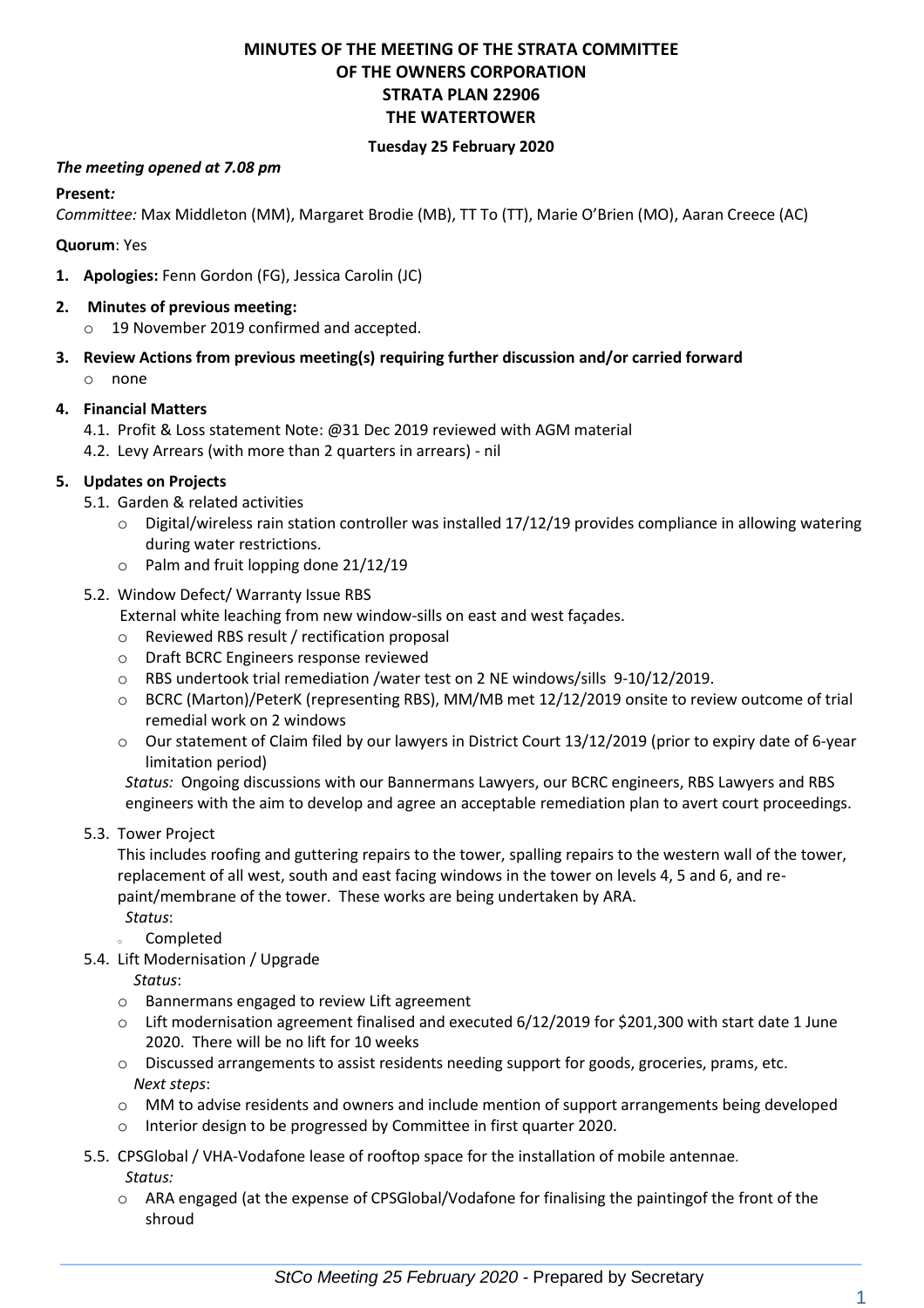- $\circ$  Door and roof o/s CPS Global to complete
- o Final Perspex patching requested from CPSGlobal
- $\circ$  Hatch access on 4<sup>th</sup> floor to be finished, repaired and ceiling painted *Action:* MM to continue to chase up CPSGlobal /ensure Vodafone shroud and access hatch are completed
- 5.6. Mirvac/Council post-dilapidation report (relating to road works) *Status:*
	- o Report received determined that there was no impact no further action *(close)*
- 5.7. Transport NSW proposed station accessibility upgrade.
	- *Status:*
	- o On hold until submitted to Dept of Planning, Industry & Environment
- 5.8. Eastern Roof Skylights
	- o Inspection by ARA/CAE recommended replacing 8 skylights in U401/2/3/4 and flashing deemed to be the cause of rain ingress into ceiling cavity and subsequent penetration into U403 and U404 and below into ceilings of U305 and U306.

*Agreed:* MM to seek quote from CAE.

## **6. Building Management & Maintenance**

- 6.1. 7/8/9 Feb 2020 Rain ingress notifications from unprecedented 3-day cyclone ranging from one unit being severely impacted to minimal/minor/temporary impacts in others.
	- o U602, U215, U318, U406, U311, U210, U209, U307, U313, U214, U306, U305
	- *Actrion/Status:* MM addressing all and arranging necessary internal repairs.
- 6.2. 18 Feb 2020: Rain ingress notifications from severe storm from west
	- o U309, U312 some rain penetrated window slide area
	- $\circ$  U206 rain into ceiling of western facing window (from runoff on 3<sup>rd</sup> floor walkway)
	- *Action/Status:* MM to arrange repair of perished seal between floor tiles and bricks on level 3 (east)
- 6.3. 12 Feb 2020: U404 leaking into U307 kitchen and bedroom ceiling *Action/Status:* MM to arrange plumber to investigate and have repaired
- 6.4. U602 (see 6.1) severe leaking into ceiling from roof and into U318 from box gutter on western roof line *Action/Status:* Agreed CAE quote received \$7K to repair box gutter, modify roof air vents (above U601/602)

## **7. Strata Administration & Compliance**

- 7.1. Annual Fire Safety Statement certifiers defects (August 2019 report) to be actioned. *Status:* in progress
- 7.2. Smith Family bin removed by Smith Family (no longer providing this service
- 7.3. AGM date confirmed 30 March 2020
	- o 29/1/20: Budget committee meeting held to discuss and agree 2020-21 budgets and levies *Action:*
	- o MM/MB to finalise/tweak 2020-21 budgets and levies
	- o MM to draft notice, agenda and supporting documents and progress distribution and instructions

## **8. Other incidents/activities/complaints, etc.**

- o 23/11/2019: U313 occupant reported and asked by Committee member not to smoke in entrance
- $\circ$  10/2/2020: False alarm fire brigade call out due to sprinkler pipe damage from resident moving out of U502

*Status:* Resident has accepted to pay repair costs and any fire brigade charges

## **9. Inward correspondence received (not previously covered or in pipeline) requiring review/decisions/noting**

- $\circ$  U113 Airconditioning request regarding sharing costs to move new external a/c unit due to vibration and noise to unit 7 from wall mounting in ground level car park. *Status:* Committee Agreed to pay 50% (\$445) as the problem was an unpredictable outcome by all parties including the OC in accepting the work with the installation.
- o U501 Notification to replace airconditioner within apartment
- o U403 (13/2/20) notified patio door not sliding. MM to follow up fix.

## **10. Other New Business**

- o nil
- **11. Next meetings:** 
	- o Strata Committee 30 March 2020 (post-AGM)

## *The meeting closed at 8.29pm*

 $\_$  , and the set of the set of the set of the set of the set of the set of the set of the set of the set of the set of the set of the set of the set of the set of the set of the set of the set of the set of the set of th